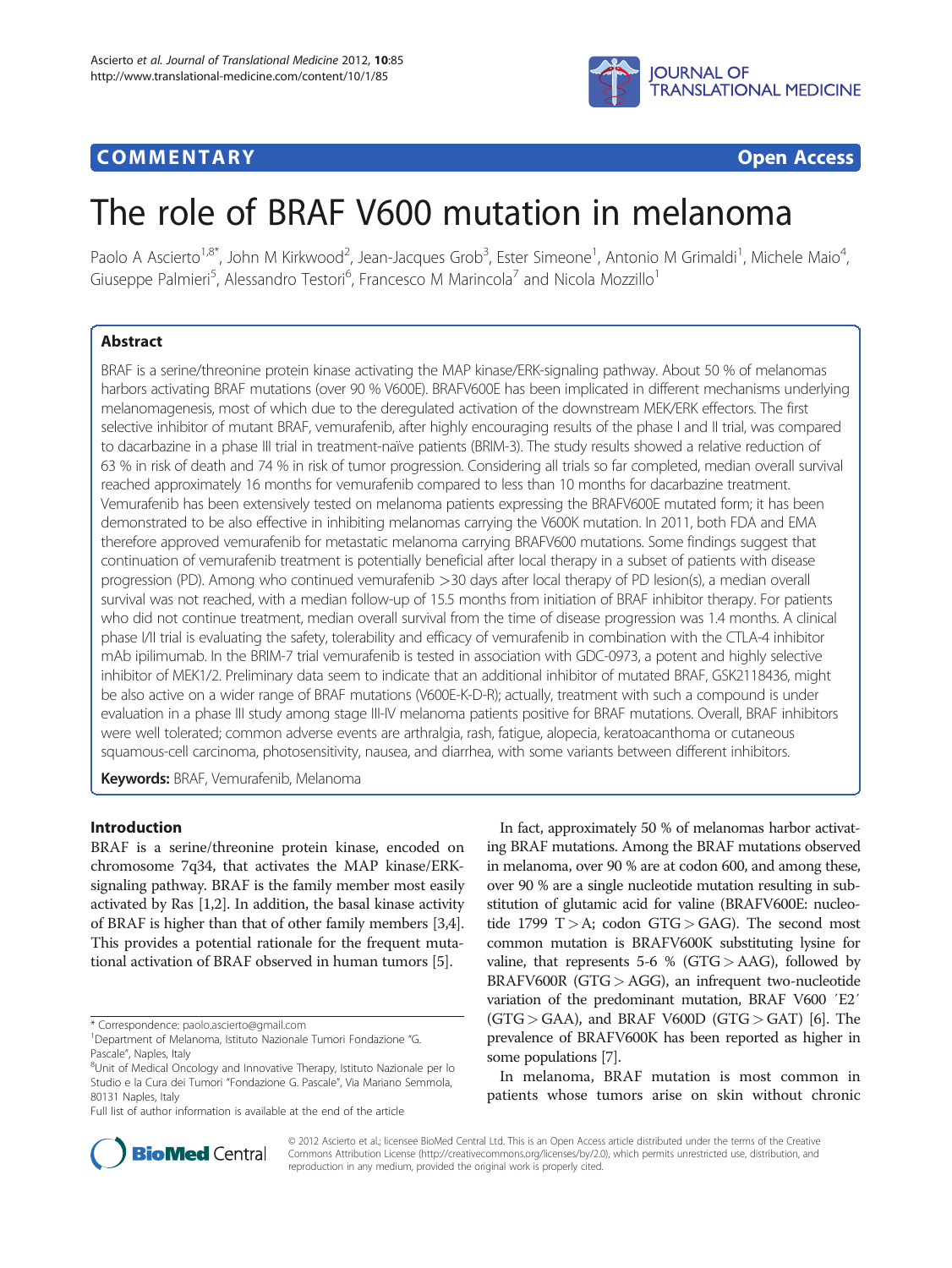sun-induced damage, whereas BRAF mutations are rare in melanomas arising from mucosal and acral sites [[8\]](#page-6-0).

A major advance of the past few years was the discovery that RAF kinases can homo- and heterodimerize [\[9,10](#page-6-0)], and that, in fact, the structure of an active RAF kinase is that of a side-to-side dimer in which only one partner must have catalytic activity [\[11](#page-6-0)]. Dimerization is enhanced by Ras [[12](#page-6-0)] and is subject to negative feedback regulation by ERK [\[10,13](#page-6-0)].

Several RAF mutations have been implicated in the induction of genomic instability, driving the proliferation of cancer cells with the highest frequency in melanoma. For instance, mutated BRAF signals as a monomer, independent of upstream growth stimuli. The most frequent BRAF mutation, BRAFV600E, causes constitutive activation of the kinase as well as insensitivity to negative feedback mechanisms [[5,14](#page-6-0)].

BRAFV600E has been implicated in different mechanisms of melanoma progression, and principally the activation of the downstream MEK/ERK pathway, evasion of senescence and apoptosis, unchecked replicative potential, angiogenesis (through MEK-dependent activation of HIF-1α and VEGF), tissue invasion and metastasis (via upregulation of several proteins involved in migration, integrin signaling, cell contractility, tumor- and microenvironment-derived interleukin-8), as well as the evasion of immune re-sponse [[15\]](#page-6-0).

No clear differences in prognosis (time from primary diagnosis to distant metastasis) were noted between BRAF-mutated versus wild-type melanomas. Features of the antecedent primary melanoma significantly associated with a BRAF mutation  $(P < 0.05)$  were the superficial spreading and nodular histopathological subtypes, the presence of mitoses, the presence of a single or occult primary melanoma, a truncal location and age at diagnosis of the primary tumor (≤50 years) [\[7\]](#page-6-0).

The discovery of the genetic underpinnings of melanoma and their characterization have exposed potential targets for therapy, BRAF mutations being principal among them (Figure [1](#page-2-0)) [[16](#page-6-0)].

#### BRAF inhibition: previous experience

Sorafenib, a non-selective BRAF broad-spectrum kinase inhibitor with a bi-aryl urea structure, was originally developed in combination with carboplatin and taxol against lung cancer. Activity against melanoma was demonstrated in phase I studies, and so it was further developed for this indication in combination with the unusual combination of carboplatin and paclitaxel. Because of response rates over 30 % in phase II studies, its development was pursued into large phase III trials, but eventually it failed both in second- and first-line trials [[17](#page-6-0)]. In fact, the addition of sorafenib to carboplatin and paclitaxel (CP) did not improve any of the relevant end points over placebo

plus CP in the second-line setting for patients with advanced melanoma [[18](#page-6-0)].

Studies of sorafenib indicate that it lacks selectivity and potency for RAF, and that it is a highly potent inhibitor of VEGFR2, VEGFR3, and several other kinases [[19](#page-7-0)]. Sorafenib ultimately demonstrated clinical activity in renal cell carcinoma (RCC) and hepatocellular cancer and is now approved for use in these indications. These findings suggest that the activity of sorafenib in RCC is likely attributable to its anti-angiogenic properties and that inhibition of RAF contributes little if at all to its clinical efficacy in this disease.

#### Vemurafenib: phase I and II results

In phase III studies, dacarbazine, the only chemotherapeutic agent approved by the U.S. Food and Drug Administration (FDA) for the treatment of metastatic melanoma, was associated with a response rate of 7 to 12 % and a median overall survival of 5.6 to 7.8 months after the initiation of treatment.

Recently a selective and potent inhibitor of oncogenic mutant BRAF [\[20\]](#page-7-0), vemurafenib (PLX4032/RG7204/ RO5185426), gave positive results in phase I [[21\]](#page-7-0) and phase II trials (Figure [2\)](#page-2-0) [[22\]](#page-7-0).

The phase I study was a multicenter, 55-solid cancer patients dose-escalation trial followed by a 32-melanoma patients extension phase involving the maximum dose that could be administered without adverse effects (the recommended phase II dose). Vemurafenib was administered at a starting dose of 160 mg daily and was generally well tolerated with no dose-limiting toxicity until the 720 mg twice-daily dose level was initiated. This trial demonstrated that vemurafenib has very impressive singleagent clinical activity, with unprecedented objective response rates (complete plus partial tumor regression) in about 81 % and a confirmed response rate in about 56%of patients who had melanoma with the BRAFV600E mutation; the study also showed a clear impact on PFS >7 months and established the maximum tolerated dose to be 960 mg twice-daily. Responses were observed at all sites of disease, including the bone, liver and small bowel. During the dose escalation phase, responses were also observed in patients who were receiving doses below the recommended one [\[21\]](#page-7-0).

The phase II trial involving patients who had received previous treatment for melanoma with the BRAFV600E mutation investigated the efficacy of vemurafenib with respect to overall response rate (primary end-point, defined as percentage of treated patients with a tumor response), duration of response and overall survival. The study enrolled 132 patients who were administered vemurafenib at a dose of 960 mg orally twice-daily (until the development of unacceptable toxic effects or disease progression) and showed a confirmed response rate of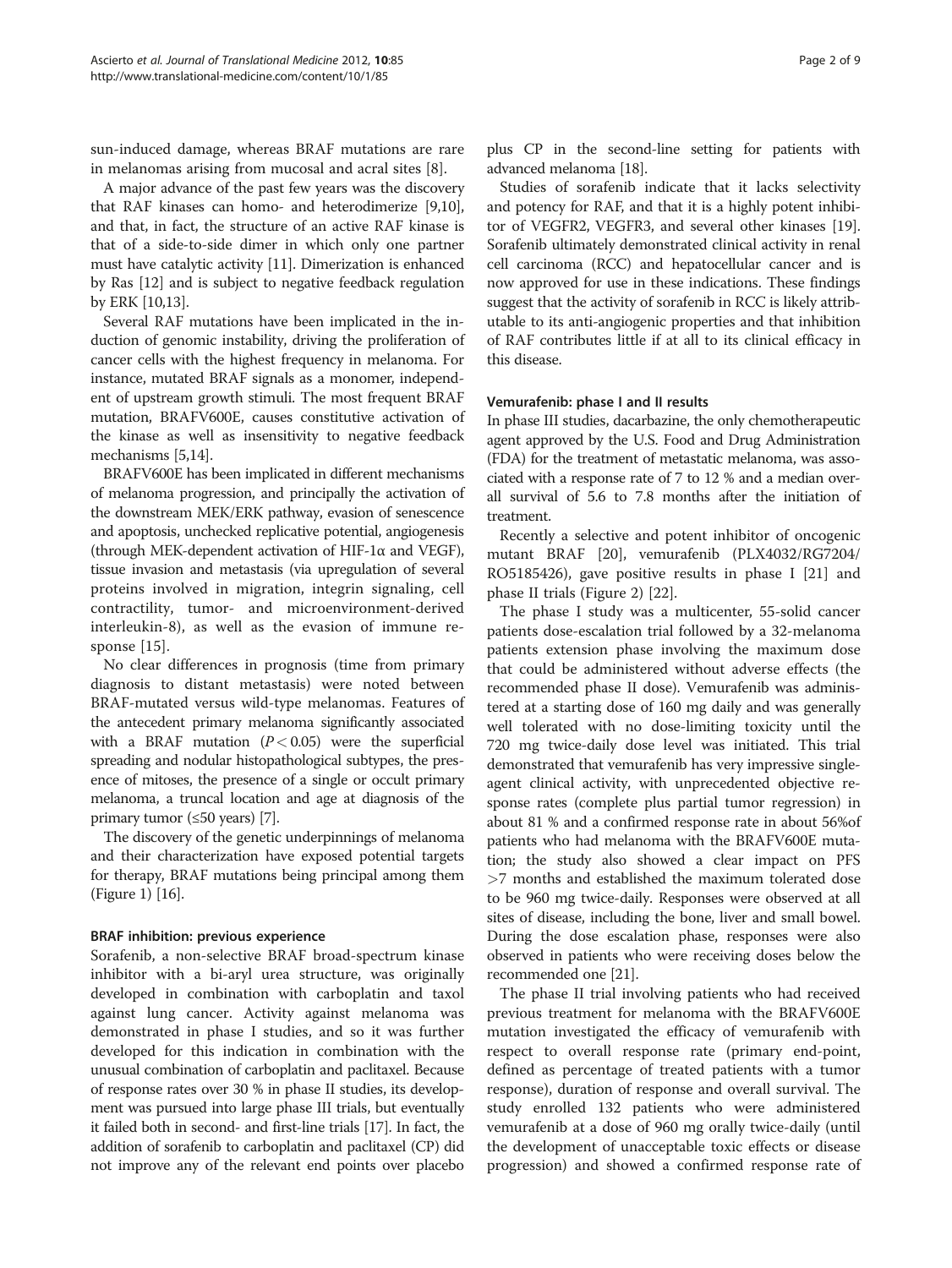<span id="page-2-0"></span>

53 %, with a median duration of response of 6.7 months and a median overall survival of 15.9 months, an unprecedented outcome in melanoma patients.

The overall survival rate at 6 months was 77 % (95 % CI, 70 to 85), 58 % at 12 months (95 % CI, 49 to 67) and estimated to be 43 % at 18 months (95 % CI, 33 to 53). During the follow-up period (median was 12.9 months, range 0.6 to 20.1), 24 % patients received ipilimumab after they had disease progression while receiving vemurafenib. In an unplanned post hoc analysis, median overall survival



remained at 15.9 months (95 % CI, 8.0 to not reached) even when these ipilimumab-treated patients were not included [\[22\]](#page-7-0).

#### Vemurafenib: the BRIM-3 results

The 2-arm randomized phase III trial in treatment-naïve patients (BRIM-3) compared vemurafenib, 960 mg orally twice-daily, to dacarbazine chemotherapy,  $1,000$  mg/m<sup>2</sup> administered every 3 weeks. Progression-free survival (PFS) and overall survival were co-primary end-points in this 675 patients-trial on unresectable, previously untreated stage IIIC or stage IV metastatic melanoma with the BRAFV600E mutation. The study results were associated with a relative reduction of 63 % in the risk of death and of 74 % in the risk of tumor progression in patients. To date, after a longer follow-up (data cut-off 3rd October 2011) the median OS for vemurafenib arm is of 13.2 months compared to 9.9 months in the dacarbazine arm [[23\]](#page-7-0). Notably, 38 % of patients required dose reduction in the vemurafenib arm.

Common adverse events associated with vemurafenib were arthralgia, rash, fatigue, alopecia, keratoacanthoma or cutaneous squamous-cell carcinoma (cSCC), photosensitivity, nausea and diarrhea.

Vemurafenib was the first personalized compound which demonstrated an improvement in PFS and OS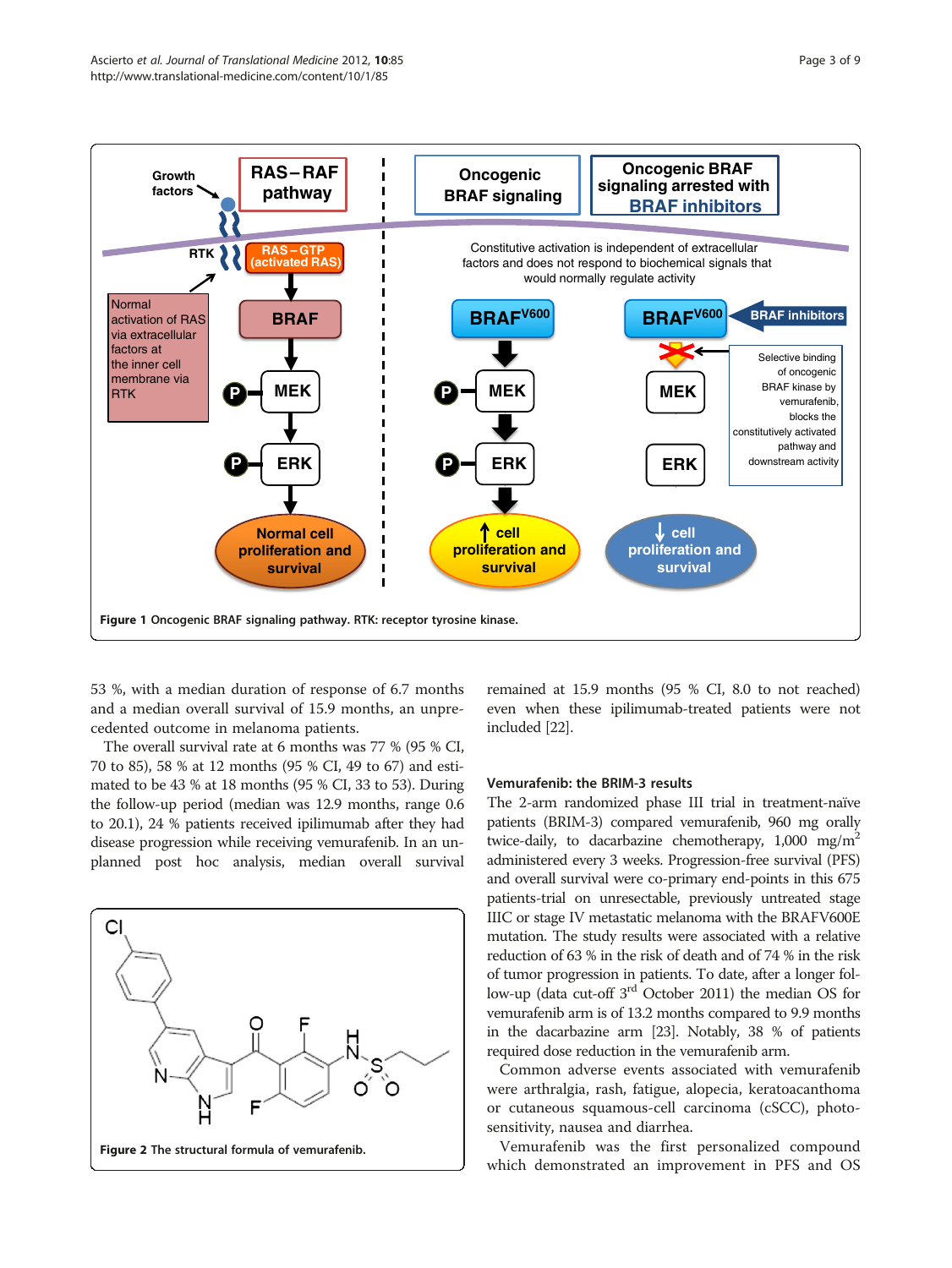in metastatic melanoma harboring the BRAF V600 mutation [\[24](#page-7-0)].

#### U.S. and European approval

On August 17th, 2011, the U.S. Food and Drug Administration (FDA) approved vemurafenib tablets for unresectable or metastatic melanoma with the BRAFV600E mutation as detected by a concurrently FDA-approved test. The FDA has stamped an early approval on vemurafenib two months ahead of its PDUFA date. It was in fact reviewed under the FDA's priority review program that provides for an expedited six-month review of drugs that may offer major advances in treatment or that provide a treatment when no adequate therapy exists.

On December 15th, 2011, the European Medicine Agency (EMA)'s Committee for Human Medicinal Products (CHMP) recommended the granting of a marketing authorization for vemurafenib to treat patients with metastatic or unresectable melanoma and the BRAFV600 mutation. European Commission approval for marketing in 27 EU countries was finally granted on February 17th, 2012.

Despite this early approval for European marketing, it is noteworthy that there exist important differences in market access throughout the 27 EU countries. In fact, each country needs additional time to obtain reimbursement from its own national drug agency, which depends on more or less structured internal processes.

Recent data show that there is a broad range of accessibility times: in particular, the Patients W.A.I.T. (Waiting to Access Innovative Therapies) Indicator 2010 Report for new medicines in the period between 1 January 2007 and 31 December 2009 based on EFPIA's database shows that average time elapsing between the date of first valid EU market authorization and the accessibility date (i.e. date of completion of pricing/reimbursement procedures) in 14 European countries varies from 88 (Austria) to 392 days (Belgium) (not considering Germany and the UK). In Italy this time is of 326 days [\[25](#page-7-0)].

# The mutated-BRAF approach

In melanoma, vemurafenib represents the first drug of a lineage exerting its antiproliferative activity through inhibition of a highly specific molecular target. First results with other targeted BRAF inhibitors like dabrafenib (GSK2118436) have provided similar dramatic results, with a similar profile of toxicity, thus comforting both relevance and robustness of the approach aimed at inhibiting the mutated BRAF.

In particular, the response rates reported in a phase I study with dabrafenib was about 60 % in melanoma patients carrying the BRAF-V600E/K mutation [\[26\]](#page-7-0). The phase II study showed an overall response rate of 59 % and a PFS of 27.4 weeks in the BRAF-V600E mutated population [[27\]](#page-7-0). A Phase III study comparing the activity of dabrafenib with dacarbazine is currently ongoing: the sample population will include 200 BRAF-V600E mutated patients and the primary endpoint will be the PFS, since the study will allow crossover (NCT01227889).

RAF265 is a BRAF-V600E and VEGFR2 inhibitor that showed dose-dependent inhibition of tumor growth and tumor regression in xenografts presenting BRAF-V600E mutant cells. The first clinical experience was reported in 2011. In a phase I study of 71 evaluable patients response rates were disappointing: 16 % in patients with BRAF mutations and 13 % in patients with wild-type BRAF [[28\]](#page-7-0).

LGX818 in another BRAF inhibitor selective for the BRAF-V600E mutation which is under phase I investigation (NCT01436656).

#### BRAFV600 mutation test: who should do this?

A BRAFV600 mutation test is necessary to determine if a patient might be a candidate for vemurafenib therapy. Together with the BRAF inhibitor, a mutation test has been approved by FDA, which is able to detect V600E, V600K and V600D substitutions more sensitively than Sanger sequencing [\[29\]](#page-7-0). In many countries, strategies dedicated to tumor typing and based on different techniques have been settled. In any case quality control is warranted.

Taking into account the evidence from clinical trials, we strongly support the need to screen for the BRAF-V600 mutation all patients with advanced melanoma (unresectable stage III and stage IV), who are most likely to derive benefit from vemurafenib treatment, especially when symptomatic with their disease. Patients with a high risk for recurrence (stage IIIB and IIIC) are also reasonable to consider for mutation screening.

The adjuvant role of this agent is being studied in the BRIM-8 trial. This is a phase III, randomized, doubleblind, placebo-controlled study of vemurafenib adjuvant therapy in patients with surgically-resected cutaneous BRAF mutant melanoma at high risk for recurrence.

# The role of vemurafenib and ipilimumab in the treatment of advanced melanoma

The actual place of the novel anti-CTLA-4 mAb ipilimumab [[30,31](#page-7-0)] is obvious in non mutant BRAF patients, but is still a matter in BRAF mutant patients which has shown an impact directly on OS. Ipilimumab has a very different profile from BRAF-inhibitors with a slow action and an impact directly on OS, often without evidence of immediate response. In clinical practice, it may seem relevant to initially treat asymptomatic advanced stage IV M1a/b BRAF mutant melanoma patients with high-dose IL-2 or ipilimumab. The reasons for this lie in the mechanisms of action of immunotherapy and the singular durable benefit that is recorded with mature trials of both of these immunotherapy agents,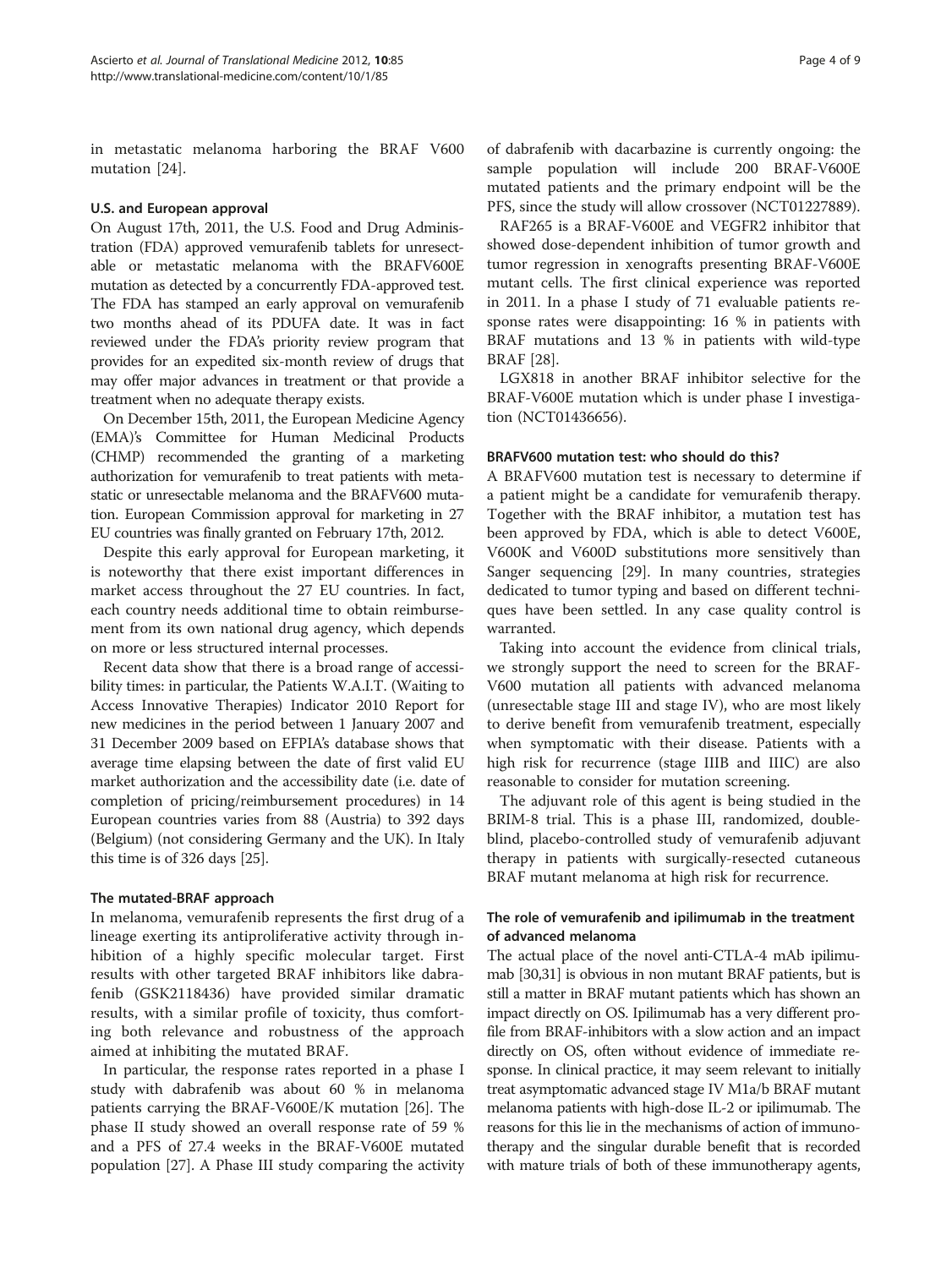which (a) require a period of 1.5-3 months for assessment, and (b) have a durable impact on OS often without an acute influence upon tumor size and symptoms. However, the median OS reached in phase II (15.9 months) and the phase III study (13.2 months) with vemurafenib represent the most favorable impact upon OS seen in melanoma trials to date. The setting of metastatic melanoma and in particular those patients with low tumor burden has been recently studied by Amaravadi et al [\[32\]](#page-7-0). They showed that the median survival of Phase I BRAF V600E melanoma patients treated with vemurafenib was 16 months, and the 54 % and 44 % of patients were still alive at 1 and 2 years, respectively. The recent results of BRIM2 study [\[22\]](#page-7-0) are consonant with this. Most important, patients with >12 months' PFS had a significantly lower baseline tumor burden compared with patients with PFS <6 months, evaluated using RECIST. In fact, considering a baseline target lesion cut-off value of 11.5 cm of diameter, in patients with a target tumor burden< 11.5 cm the median PFS and OS was of 16 and 27.1 months, respectively; while, in patients with a target  $> 11.5$  cm the PFS and OS was of 6.6 and 12.0 months, respectively [[32](#page-7-0)]. This finding suggests an impact of vemurafenib in the patients with a low tumor burden. This may provide part of the rationale for the evaluation of vemurafenib and BRAF inhibitors in metastatic melanoma apart from symptomatic patients, as well as for consideration of this agent in the adjuvant setting, as a single agent.

#### B-raf inhibitors: pathways involved in drug resistance

Even if the majority of patients treated with vemurafenib show a shrinkage of tumor lesions, soon after the first evidence of objective response was observed with vemurafenib, evidence of disease progression quickly manifested in some patients. The range of response duration with this therapy is quite broad [[33\]](#page-7-0).

There appear to be both MAPK pathway-dependent and MAPK pathway-independent mechanisms by which tumors can survive and adapt in the setting of BRAF inhibitor therapy. In the majority of cases, there is biochemical evidence of reactivation of the MAPK pathway: the appearance of concomitant NRAS mutations; the appearance of a MEK mutation has been described; increased expression of COT kinase [[34\]](#page-7-0).

Additional mechanisms appear to be predominantly activated by signaling to the PI3K pathway. These include upregulation of platelet-derived growth factor (PDGF) receptor and insulin-like growth factor (IGF) receptor [\[35\]](#page-7-0).

Considering these evidences of disease progression after vemurafenib treatment, clinical trials have already started to test combination or succession of therapies in melanoma patients with high risk for recurrence or who have progressed [[36,37](#page-7-0)]. For instance, combination with a MEK inhibitor has been hypothesized to prolong PFS

and appears to prevent the emergence of skin toxicities on the basis of experimental and first clinical results.

#### B-raf inhibitors beyond progression

For a subset of patients with disease progression, continuation of vemurafenib treatment is potentially beneficial after local therapy (surgery or radiotherapy). Kim et al. pointed out pattern and outcome of disease progression from the phase I vemurafenib clinical trial [[33](#page-7-0)]. Common sites of disease progression were: skin/soft tissue (44 % of all 48 pts); nodes (27 %); brain/CNS (25 %); lungs (19 %); liver (15 %); bone, GI (10 %). Among 42 pts with PD, 19 (45 %) progressed only in new sites, 8 (19 %) in the brain only and 11 (26 %) in both new and original sites. Among 18 pts who continued vemurafenib >30 days after a local alternative therapy of a site of disease progression, a median overall survival exceeds 15.5 months from initiation of BRAF inhibitor therapy. Median treatment duration beyond initial disease progression was 3.6 months (range, 1.1–9.9) and median overall survival from the time of initial disease progression was not reached (median follow-up 6.0 months). For patients who did not continue treatment, median overall survival from the time of disease progression was 1.4 months. Adverse events during continued dosing in these patients were similar to those observed before disease progression [[33](#page-7-0)]. Obviously, these results require prospective assessment in trials where additional therapies are added in proscribed time-frames.

#### B-raf inhibitors in combination trials

A clinical phase I/II trial has been designed to evaluate the safety, tolerability, and efficacy of vemurafenib in combination with the Cytotoxic T Lymphocyte Antigen 4 (CTLA-4) inhibitor mAb ipilimumab [\[37\]](#page-7-0). This kind of combined treatment merges target therapy and immunotherapy approaches. The two drugs show different mechanisms of action, with ipilimumab (first- and second-line treatment in USA, second-line treatment in Europe to treat patients with late-stage metastatic unresectable melanoma) sustaining an active immune response. B-Raf inhibitors and ipilimumab also show a different pattern of action: while vemurafenib has been demonstrated to have quick action, rapid metabolic shutdown, but disease progression after a median of 6–8 months, the mAb shares a slow action with the ability to make the disease chronic.

Another kind of approach is being tested in the BRIM-7 trial [\[37](#page-7-0)]. This phase Ib, dose-escalation study aims at evaluating the safety, tolerability and pharmacokinetics of vemurafenib in combination with GDC-0973 in patients with BRAFV600E positive metastatic melanoma who have progressed after treatment with vemurafenib alone. GDC-0973 is a potent and highly selective inhibitor of MEK1/2, downstream targets of BRAF. The rationale underlying this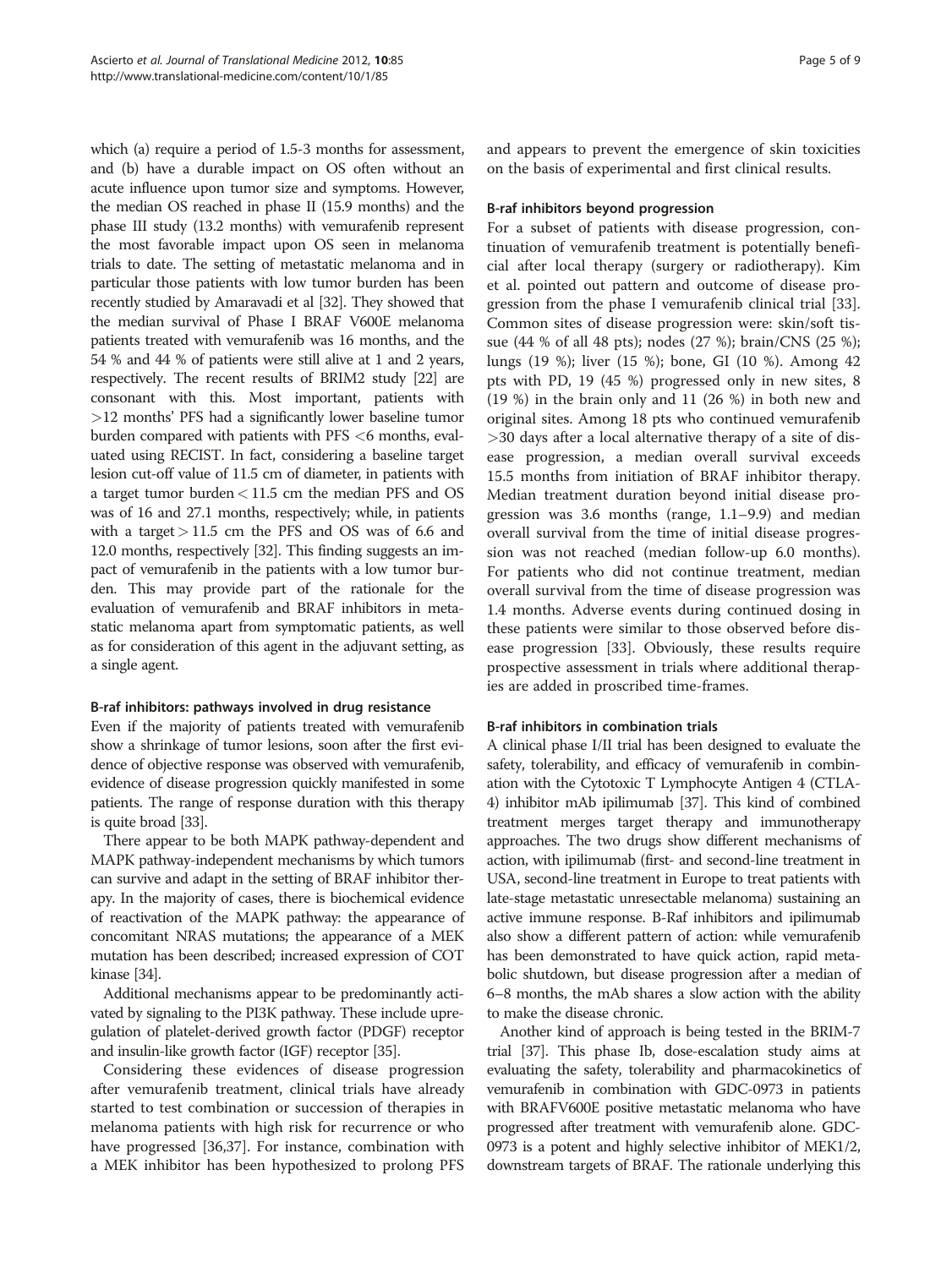combined therapy is two-fold: the first is the expectation of additive or possibly synergistic effects upon PFS; the second concerns the possibility avoidance of toxicities that may accompany the stimulation of the MEK pathway when BRAF inhibitors are used as single agents. This may prove to be a basis for the cSCCs and keratoacanthomas reported in most trials of BRAF inhibitors alone. Co-treatment with a MEK inhibitor is a rational approach to attenuating the skin toxicities of RAF inhibitor treatment and may also enhance the antitumor effects of RAF inhibitors by synergistically suppressing ERK pathway activity [\[38\]](#page-7-0). Recent phase I and II trials showed that this kind of approach is safe and able to lower the toxicity of either agent alone [\[39\]](#page-7-0).

#### BRAF inhibitor toxicities

Vemurafenib was well tolerated in all the clinical trials so far completed. In the BRIM-3 trial, the incidence of grade 1 to 2 and grade 3 to 4 adverse events was similar to those from prior studies. Common toxicities observed with vemurafenib include arthralgia, photosensitivity, rash, pruritus, alopecia, nausea, diarrhea and fatigue [\[24](#page-7-0)].

Sixty-one patients (18 %) had development of cSCC or keratoacanthoma. cSCCs and keratoacanthomas have previously been detected in patients treated with sorafenib, indicating a common mechanism in developing these adverse events. No metastatic evolution of RAF inhibitorinduced cSCCs has ever been reported.

The appearance of keratoacanthomas and cSCCs early in the course of treatment is speculated to involve the activating effect of vemurafenib on preneoplastic cells in which wild-type BRAF is further primed by upstream pathway activation. However, all these observed skin toxicities showed low metastatic potential, often regress spontaneously and are easily cured by surgical resection and/or destructive methods (cryotherapy or electrodessication/ curettage) [[38](#page-7-0)]. Several investigators have shown that vemurafenib and other inhibitors of RAF kinases can potentiate the activity of the MAPK pathway in cells with wild-type BRAF [[40](#page-7-0)-[42](#page-7-0)].

Dabrafenib has a similar safety profile of the vemurafenib [[27](#page-7-0)]. However, vemurafenib was typically associated with photosensitivity (in approximately 30 % of treated patients BRIM3), whereas pyrexia (24 %) was mainly reported in dabrafenib treatment.

There is a concern about potential induction of new primary melanomas using BRAF inhibitors, but so far this risk is easily manageable in patients under surveillance, and has a low weight into the treatment of the metastatic disease.

#### BRAF inhibitors: possible role in the BRAF-V600K patient population?

Even if vemurafenib has been extensively tested on melanoma patients expressing the BRAFV600E mutated

form, it has also been demonstrated to be effective in inhibiting the V600K mutated form.

In fact, in vitro studies on melanoma cells isolated from primary or metastatic lesions showed that vemurafenib was also able to suppress the V600KBRAF activity [\[43\]](#page-7-0). Beside preclinical data demonstrating similar kinase activity of the V600K and V600E mutations, clear evidences of clinical activity of vemurafenib in patients with documented V600K mutation suggest that these patients are eligible to vemurafenib treatment too [[44](#page-7-0)].

On behalf of the latter evidences, it is noteworthy that EMA's CHMP positive opinion was not restricted to the V600E mutations like FDA approval, but included all kind of V600 mutations, comprising the less frequent ones.

In this sense, dabrafenib was also given for treatment of BRAF-V600K mutated patient  $(n = 16)$  in the phase II study [[27](#page-7-0)], with an overall response rate of 13 % (and another 44 % with SD) and a PFS of 19.7 weeks, which demonstrated an impact even in this population.

#### The role of BRAF inhibitors in brain metastases

Brain metastases (BM) are the most frequent intracranial tumors in adults and are up to ten fold more common than primary brain neoplasms. They are manifestations/ complications of systemic tumors and in contrast to primary brain tumors do not constitute a separate disease entity [[45\]](#page-7-0). Melanoma is the third most frequent primary tumor type in terms of brain metastasis, after lung and renal cell cancers [\[46](#page-7-0)]. BM are diagnosed in up to 10 % of melanoma patients during their disease course and BM are found at autopsy in up to 73 % of patients who died from disseminated cutaneous melanoma [[47\]](#page-7-0).

Patients with active BM have been excluded from prior and current vemurafenib trials. However, there are favorable preliminary efficacy data on other inhibitors of mutant BRAF, in patients with brain-metastatic melanoma [[48](#page-7-0)] and a single-arm, phase II, multicenter study, evaluating efficacy and safety of vemurafenib in patients with brain-metastatic melanoma has been initiated (NCT01378975) [\[49](#page-8-0)]. Such systemic approaches are very promising, as expression of the therapeutic target (BRAF V600E-mutant protein) has been shown to be homogenous throughout the tumor tissue and to be consistent between different tumor manifestations in individual patients [\[50](#page-8-0)].

Analogously, dabrafenib showed good efficacy on brain metastases [\[26](#page-7-0)[,51\]](#page-8-0).

#### Conclusions

Melanoma has historically had a poor prognosis because of lack of responsiveness to traditional chemotherapeutics as far as the finding that around one half harbors an activating mutation in BRAF leads to a challenging but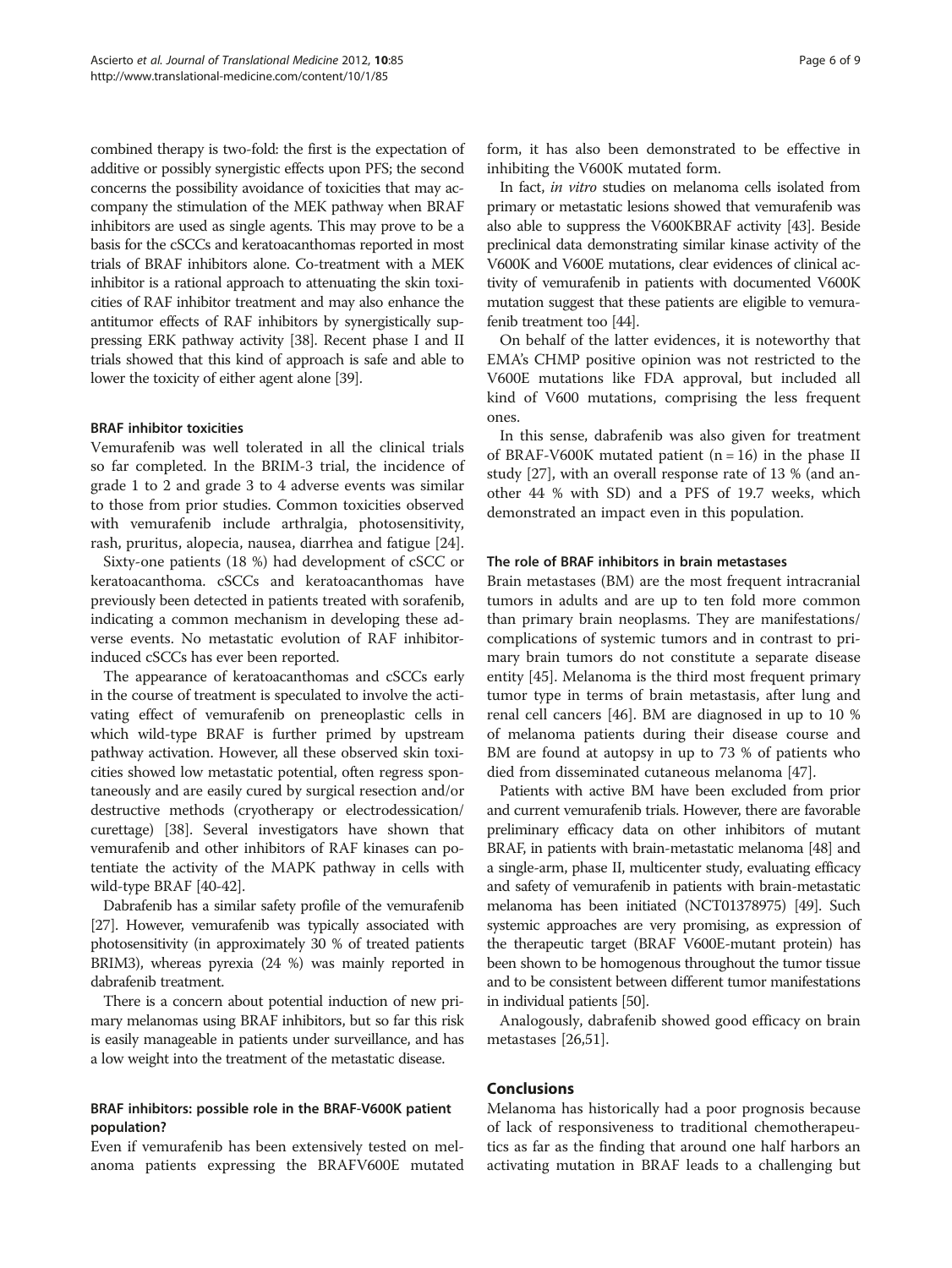<span id="page-6-0"></span>promising focus for the development of novel targeted therapy.

This approach proved to be favorable since the first preclinic studies, whose results were then confirmed in clinical trials: vemurafenib represents an excellent model of anticancer targeted therapy, showing both unprecedented clinical activity and a good safety profile.

A diagnostic test to identify mutant BRAF melanoma patients that can receive benefit from vemurafenib treatment makes vemurafenib the first personalized targeted therapy in metastatic melanoma, able to recognize patients for whom treatment will more likely than not improve progression free and overall survival outcomes, with a tolerable safety profile.

Other drugs are currently under development and evaluation with the same target, like dabrafenib, or additional targets into the downstream pathway, and the results strongly confirm the concept firstly demonstrated for vemurafenib. As a consequence, future improvements of this targeted and personalized approaches are expected from ongoing clinical trials aiming at potentiate the activity of BRAF inhibitors through combination with other molecules, both immune-based and targeting the downstream pathway. These combination therapies also aim at lowering the observed skin toxicities.

#### Competing interests

PAA participated to Advisory Board from Bristol Myers Squibb, MSD, Roche-Genentech, GSK, and received honoraria from Brystol Myers Squibb, MSD and Roche-Genentech. JMK has participated in advisory boards for Novartis and MSD, and receives honoraria as a consultant to GSK; he receives speaker honoraria from MSD. JJG participated to Advisory Board and thus received honoraria from Bristol Myers Squibb, MSD, Roche-Genentech, and GSK ES received honoraria from Bristol Myers Squibb. AMG has no Competing interest. MM Advisory boards from BMS and Roche, steering committee for GSK. GP has no Competing interest. AT has a consultant or advisory relationship with Bristol Myers Squibb, Amgen, Glaxo Smith-Kline, and received honoraria from them. Moreover, he received travel expenses refunded by Oncovision and IGEA. FMM has no Competing interest. NM has no Competing interest.

#### Acknowledgement

Editorial assistance was provided by Dario Lidonnici, PhD, 3P Solutions, Milano, Italy, and this manuscript was supported by Fondazione Melanoma Onlus.

#### Author details

<sup>1</sup>Department of Melanoma, Istituto Nazionale Tumori Fondazione "G. Pascale", Naples, Italy. <sup>2</sup>Department of Medicine, Division of Hematology/ Oncology, University of Pittsburgh Cancer Institute, Pittsburgh, PA, USA. <sup>3</sup>Hopital de la Timone, and Aix-Marseille Univ, 264 Rue St Pierre, 13885 Marseille CEDEX 05, Marseille, France. <sup>4</sup>Medical Oncology and Immunotherapy, Department. of Oncology, University Hospital of of Siena, Istituto Toscano Tumori, Siena, Italy. <sup>5</sup>Unit of Cancer Genetics, Institute of Biomolecular Chemistry, National Research Council (CNR), Sassari, Italy. 6 Melanoma and muscle-cutaneous sarcomas Division, Istituto Europeo di Oncologia, Milan, Italy. <sup>7</sup>Infectious Disease and Immunogenetics Section (IDIS), Department of Transfusion Medicine, Clinical Center and Center for Human Immunology (CHI), NIH, Bethesda, MD, USA. <sup>8</sup>Unit of Medical Oncology and Innovative Therapy, Istituto Nazionale per lo Studio e la Cura dei Tumori "Fondazione G. Pascale", Via Mariano Semmola, 80131 Naples, Italy.

#### Authors' contributions

PAA, ES, AMG performed data acquisition, data analysis, data interpretation, preparation of illustrations and drafted the manuscript; JMK, JJG, MM, GP, AT, FMM, and NM helped in the interpretation of data and revised the manuscript critically for important intellectual content and for the language; PAA conceived the study, drafted the manuscript and provided overall supervision in the project; all authors read and approved the final manuscript.

#### Received: 18 April 2012 Accepted: 3 May 2012 Published: 3 May 2012

#### References

- 1. Wellbrock C, Karasarides M, Marais R: The RAF proteins take centre stage. Nat Rev Mol Cell Biol 2004, 5:875–885.
- 2. Niault TS, Baccarini M: Targets of Raf in tumorigenesis. Carcinogenesis 2010, 31:1165–1174.
- 3. Emuss V, Garnett M, Mason C, Marais R: Mutations of C-RAF are rare in human cancer because C-RAF has a low basal kinase activity compared with B-RAF. Cancer Res 2005, 65:9719–9726.
- 4. Pritchard CA, Samuels ML, Bosch E, McMahon M: Conditionally oncogenic forms of the A-Raf and B-Raf protein kinases display different biological and biochemical properties in NIH 3 T3 cells. Mol Cell Biol 1995, 15:6430–6442.
- 5. Davies H, Bignell GR, Cox C, Stephens P, Edkins S, Clegg S, Teague J, Woffendin H, Garnett MJ, Bottomley W, Neil Davis, Ed Dicks, Rebecca Ewing, Yvonne Floyd, Kristian Gray, Sarah Hall, Rachel Hawes, Jaime Hughes, Vivian Kosmidou, Andrew Menzies, Catherine Mould, Adrian Parker, Claire Stevens, Stephen Watt, Steven Hooper, Rebecca Wilson, Hiran Jayatilake, Gusterson Barry A, Colin Cooper, Janet Shipley, Darren Hargrave, Katherine Pritchard-Jones, Norman Maitland, Georgia Chenevix-Trench, Riggins Gregory J, Bigner Darell D, Giuseppe Palmieri, Antonio Cossu, Adrienne Flanagan, Andrew Nicholson, Ho Judy WC, Leung Suet Y, Yuen Siu T, Weber Barbara L, Seigler Hilliard F, Darrow Timothy L, Hugh Paterson, Richard Marais, Marshall Christopher J, Richard Wooster, Richard Wooster, Michael R, Stratton P, Andrew Futreal: Mutations of the BRAF gene in human cancer. Nature 2002, 417:949–954.
- 6. Catalogue of Somatic Mutations in Cancer (COSMIC) at [http://www.](http://www.sanger.ac.uk/cosmic) [sanger.ac.uk/cosmic.](http://www.sanger.ac.uk/cosmic)
- Long GV, Menzies AM, Nagrial AM, Haydu LE, Hamilton AL, Mann GJ, Hughes TM, Thompson JF, Scolyer RA, Kefford RF: Prognostic and clinicopathologic associations of oncogenic BRAF in metastatic melanoma. J Clin Oncol 2011, 29:1239–1246.
- 8. Curtin JA, Fridlyand J, Kageshita T, Patel HN, Busam KJ, Kutzner H, Cho K-H, Aiba S, Bröcker E-B, LeBoit PE, Pinkel D, Bastian BC: Distinct sets of genetic alterations in melanoma. N Engl J Med 2005, 353:2135–2147.
- 9. Garnett MJ, Rana S, Paterson H, Barford D, Marais R: Wild-type and mutant B-RAF activate C-RAF through distinct mechanisms involving heterodimerization. Mol Cell 2005, 20:963–969.
- 10. Rushworth LK, Hindley AD, O'Neill E, Kolch W: Regulation and role of Raf-1/B-Raf heterodimerization. Mol Cell Biol 2006, 26:2262–2272.
- 11. Rajakulendran T, Sahmi M, Lefrancois M, Sicheri F, Therrien M: A dimerization-dependent mechanism drives RAF catalytic activation. Nature 2009, 461:542–545.
- 12. Weber CK, Slupsky JR, Kalmes HA, Rapp UR: Active Ras induces heterodimerization of cRaf and BRaf. Cancer Res 2001, 61:3595–3598.
- 13. Ritt DA, Monson DM, Specht SI, Morrison DK: Impact of feedback phosphorylation and Raf heterodimerization on normal and mutant B-Raf signaling. Mol Cell Biol 2010, 30:806-819.
- 14. Pratilas CA, Taylor BS, Ye Q, Viale A, Sander C, Solit DB, Rosen N: (V600E) BRAF is associated with disabled feedback inhibition of RAF-MEK signaling and elevated transcriptional output of the pathway. Proc Natl Acad Sci U S A 2009, 106:4519–4524.
- 15. Maurer G, Tarkowski B, Baccarini M: Raf kinases in cancer-roles and therapeutic opportunities. Oncogene 2011, 30:3477-3488.
- 16. Ribas A, Flaherty KT: BRAF targeted therapy changes the treatment paradigm in melanoma. Nat Rev Clin Oncol 2011, 8:426-433.
- 17. Eggermont AM, Robert C: New drugs in melanoma: it's a whole new world. Eur J Cancer 2011, 47:2150–2157.
- 18. Hauschild A, Agarwala SS, Trefzer U, Hogg D, Robert C, Hersey P, Eggermont A, Grabbe S, Gonzalez R, Gille J, Peschel C, Schadendorf D, Garbe C, O'Day S, Daud A, White JM, Xia C, Patel K, Kirkwood JM, Keilholz U: Results of a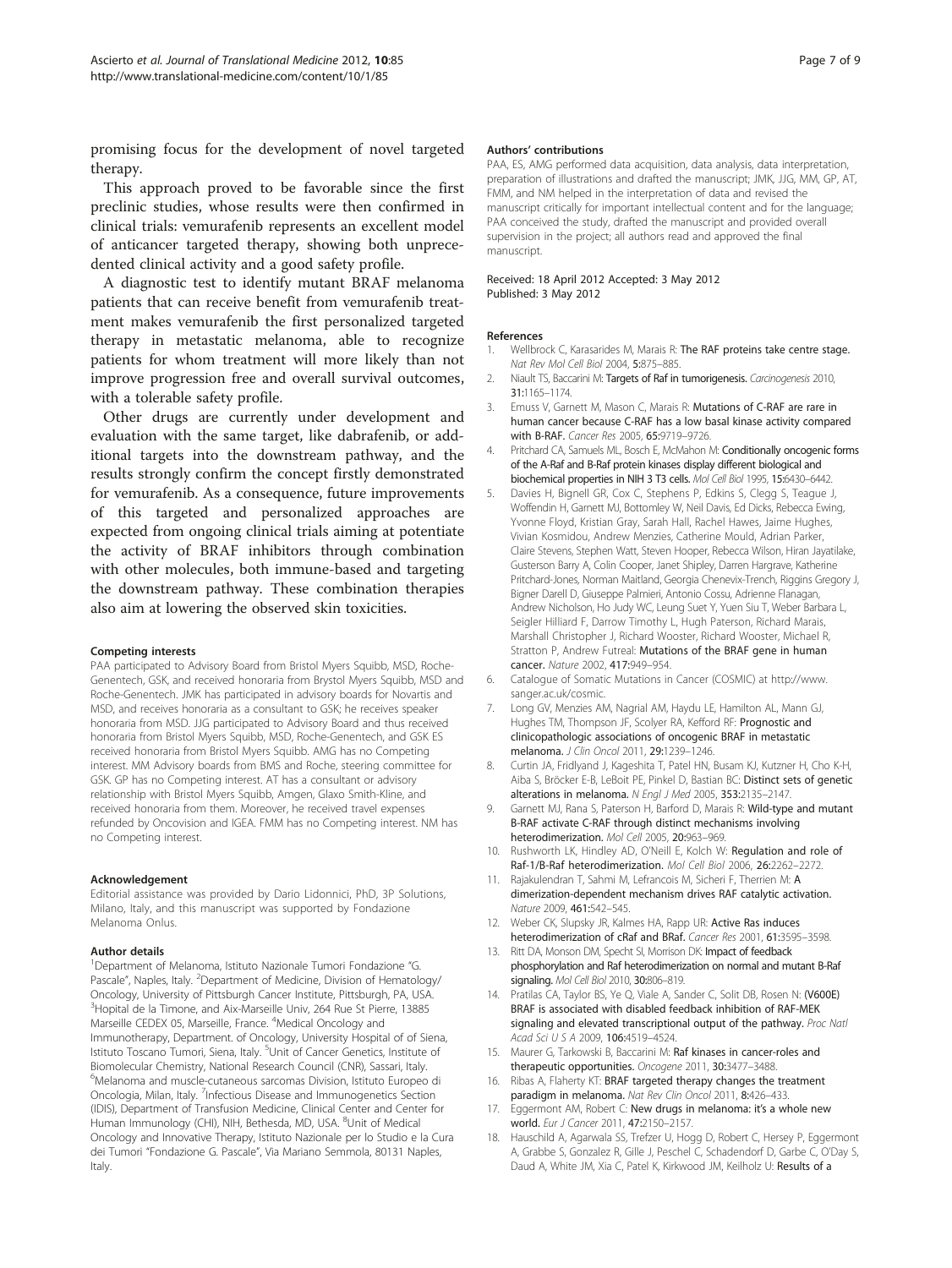<span id="page-7-0"></span>phase III, randomized, placebo-controlled study of sorafenib in combination with carboplatin and paclitaxel as second-line treatment in patients with unresectable stage III or stage IV melanoma. J Clin Oncol 2009, 27:2823–2830.

- 19. Wilhelm SM, Carter C, Tang L, Wilkie D, McNabola A, Rong H, Chen C, Zhang X, Vincent P, McHugh M, Cao Y, Shujath J, Gawlak S, Eveleigh D, Rowley B, Liu L, Adnane L, Lynch M, Auclair D, Taylor I, Gedrich R, Voznesensky A, Riedl B, Post LE, Bollag G, Trail PA: BAY 43–9006 exhibits broad spectrum oral antitumor activity and targets the RAF/MEK/ERK pathway and receptor tyrosine kinases involved in tumor progression and angiogenesis. Cancer Res 2004, 64:7099–7109.
- 20. Bollag G, Hirth P, Tsai J, Zhang J, Ibrahim PN, Cho H, Spevak W, Zhang C, Zhang Y, Habets G, Burton Elizabeth A, Bernice Wong, Garson Tsang, Powell B, West Brian L, Shellooe R, Marimuthu A, Nguyen H, Zhang KYJ, Artis DR, Schlessinger J, Su F, Higgins B, Iyer R, D'Andrea K, Koehler A, Stumm M, Lin PS, Lee RJ, Grippo J, Puzanov I, Kim KB, Ribas A, McArthur GA, Sosman JA, Chapman PB, Flaherty KT, Xu X, Nathanson KL, Nolop K: Clinical efficacy of a RAF inhibitor needs broad target blockade in BRAF-mutant melanoma. Nature 2010, 467:596–599.
- 21. Flaherty KT, Puzanov I, Kim KB, Ribas A, McArthur GA, Sosman JA, O'Dwyer PJ, Lee RJ, Grippo JF, Nolop K, Chapman PB: Inhibition of mutated, activated BRAF in metastatic melanoma. N Engl J Med 2010, 363:809–819.
- 22. Sosman JA, Kim KB, Schuchter L, Gonzalez R, Pavlick AC, Weber JS, McArthur GA, Hutson TE, Moschos SJ, Flaherty KT, Hersey P, Kefford R, Lawrence D, MD, Puzanov I, Lewis KD, Amaravadi RK, Chmielowski B, Lawrence HJ, Shyr Y, Ye F, Li J, Nolop KB, Lee RJ, Joe AK, Ribas A: Survival in BRAF V600mutant advanced melanoma treated with vemurafenib. N Engl J Med 2012, 366:707–714.
- 23. Community Register of medicinal products: Zelboraf. [http://ec.europa.eu/](http://ec.europa.eu/health/documents/community-register/html/h751.htm) [health/documents/community-register/html/h751.htm.](http://ec.europa.eu/health/documents/community-register/html/h751.htm)
- 24. Chapman PB, Hauschild A, Robert C, Haanen JB, Ascierto P, Larkin J, Dummer R, Garbe C, Testori A, Maio M, Hogg D, Lorigan P, Lebbe C, Jouary T, Schadendorf D, Ribas A, O'Day SJ, Sosman JA, Kirkwood JM, Eggermont AMM, Dreno B, Nolop K, Li J, Nelson B, Hou J, Lee RJ, Flaherty KT, McArthur GA, for the BRIM-3 Study Group: Improved survival with vemurafenib in melanoma with BRAF V600E mutation. N Engl J Med 2011, 364:2507–2516.
- 25. Patients W.A.I.T Indicator: Report 2010. EFPIA; 2010. [http://www.efpia.eu/](http://www.efpia.eu/Content/Default.asp?PageID=559&DocID=10200) [Content/Default.asp?PageID=559&DocID=10200.](http://www.efpia.eu/Content/Default.asp?PageID=559&DocID=10200)
- 26. Kefford R, Arkenau H, Brown MP, Millward M, Infante JR, Long GV, Ouellet D, Curtis M, Lebowitz PF, Falchook GS: Phase I/II study of GSK2118436, a selective inhibitor of oncogenic mutant BRAF kinase, in patients with metastatic melanoma and other solid tumors. J Clin Oncol 2010, 28(suppl.; abstr. 8503):611s.
- 27. Trefzer U, Minor D, Ribas A, Lebbe C, Siegfried A, Arya N, Guckert M, Schadendorf D, Kefford R, Grob JJ, Hamid O, Amaravadi R, Simeone R, Wilhelm T, Kim K, Goodman V, Ascierto PA: BREAK-2: a phase IIA trial of the selective BRAF kinase inhibitor GSK2118436 in patients with BRAF mutation-positive (V600E/K) metastatic melanoma. Pigment Cell Res 2011, 24(abstr. | BA1-1):1020.
- 28. Sharfman WH, Hodi FS, Lawrence DP, Flaherty KT, Amaravadi RK, Kim KB, Dummer R, Gobbi S, Puzanov I, Sosman JA, Dohoney K, Lam LP, Kakar S, Tang Z, Krieter O, Atkins MB: Results from the first-in-human (FIH) phase I study of the oral RAF inhibitor RAF265 administered daily to patients with advanced cutaneous melanoma. J Clin Oncol 2011, 29(suppl.: abstr. 8508):528s.
- 29. Cheng S, Koch WH, Wu L: Co-development of a companion diagnostic for targeted cancer therapy. N Biotechnol 2012, Feb 15. [Epub ahead of print] PubMed PMID:22391147.
- 30. Hodi FS, O'Day SJ, McDermott DF, Weber RW, Sosman JA, Haanen JB, Gonzalez R, Robert C, Schadendorf D, Hassel JC, Akerley W, van den Eertwegh AJM, Lutzky J, Lorigan P, Vaubel JM, Linette GP, Hogg D, Ottensmeier CH, Lebbé C, Peschel C, Quirt I, Clark JI, Wolchok JD, Weber JS, Tian J, Yellin MJ, Nichol GM, Hoos A, Urba WJ: Improved survival with ipilimumab in patients with metastatic melanoma. N Engl J Med 2010, 363:711–23.
- 31. Robert C, Thomas L, Bondarenko I, O'Day S, DJ M, Garbe C, Lebbe C, Baurain JF, Testori A, Grob JJ, Davidson N, Richards J, Maio M, Hauschild A, Miller WA, Gascon P, Lotem M, Harmankaya K, Ibrahim R, Francis S, Chen T-T, Humphrey R, Hoos A, Wolchok JD: Ipilimumab plus dacarbazine for previously untreated metastatic melanoma. N Engl J Med 2011, 364:2517–26.
- 32. Amaravadi RK, Kim KB, Flaherty KT, Chapman P, Puzanov I, Sosman J, Ribas A, Lee R, Nolop K, McArthur GA: Prolonged responses to vemurafenib in patients with BRAF V600E mutant melanoma with low tumor burden at baseline. Pigment Cell Res 2011, 24(abstr P3):1024.
- 33. Kim KB, Flaherty KT, Chapman PB, Sosman JA, Ribas A, McArthur GA, Amaravadi RK, Lee RJ, Nolop KB, Puzanov I: Pattern and outcome of disease progression in phase I study of vemurafenib in patients with metastatic melanoma (MM). J Clin Oncol 2011, 29(abstr 8519):530s.
- 34. McArthur GA, Ribas A, Chapman PB, Flaherty KT, Kim KB, Puzanov I, Nathanson KL, Lee RJ, Koehler A, Spleiss O, Bollag G, Wu W, Trunzer K, Sosman JA: Molecular analyses from a phase I trial of vemurafenib to study mechanism of action (MOA) and resistance in repeated biopsies from BRAF mutation-positive metastatic melanoma patients (pts). J Clin Oncol 2011, 29(abstr 8502):526s.
- 35. Villanueva J, Vultur A, Lee JT, Somasundaram R, Fukunaga-Kalabis M, Cipolla AK, Wubbenhorst B, Xu X, Gimotty PA, Kee D, Santiago-Walker AE, Letrero R, D'Andrea K, Pushparajan A, Hayden JE, Brown KD, Laquerre S, McArthur GA, Sosman JA, Nathanson KL, Herlyn M: Acquired resistance to BRAF inhibitors mediated by a RAF kinase switch in melanoma can be overcome by cotargeting MEK and IGF-1R/PI3K. Cancer Cell 2010, 18:683–95.
- 36. Cancer Trials Australia. [http://www.cancertrialsaustralia.com/Clinical-Trials-](http://www.cancertrialsaustralia.com/Clinical-Trials-Register.aspx)[Register.aspx.](http://www.cancertrialsaustralia.com/Clinical-Trials-Register.aspx)
- 37. Ph I/II Ipilimumab Vemurafenib Combo: Clinicaltrials.gov. [http://clinicaltrials.](http://clinicaltrials.gov/ct2/show/NCT01400451?term=vemurafenib&rank=5) [gov/ct2/show/NCT01400451?term=vemurafenib&rank=5.](http://clinicaltrials.gov/ct2/show/NCT01400451?term=vemurafenib&rank=5)
- 38. Lacouture ME, O'Reilly K, Rosen N, Solit DB: Induction of cutaneous squamous cell carcinomas by RAF inhibitors: cause for concern? J Clin Oncol 2012, 30:329–30.
- 39. Infante JR, Falchook GS, Lawrence DP, Weber JS, Kefford RF, Bendell JC, Kurzrock R, Shapiro G, Kudchadkar RR, Long GV, Burris A, Kim KB, Clements A, Peng S, Yi B, Allred AJ, Ouellet D, Patel K, Lebowitz PF, Flaherty KT: Phase I/II study to assess safety, pharmacokinetics, and efficacy of the oral MEK 1/2 inhibitor GSK1120212 (GSK212) dosed in combination with the oral BRAF inhibitor GSK2118436 (GSK436). J Clin Oncol 2011, 29(abstr CRA8503):526s.
- 40. Hatzivassiliou G, Song K, Yen I, Brandhuber BJ, Anderson DJ, Alvarado R, Ludlam MJ, Stokoe D, Gloor SL, Vigers G, Morales T, Aliagas I, Liu B, Sideris S, Hoeflich KP, Jaiswal BS, Seshagiri S, Koeppen H, Belvin M, Friedman LS, Malek S: RAF inhibitors prime wild-type RAF to activate the MAPK pathway and enhance growth. Nature 2010, 464:431–5.
- 41. Heidorn SJ, Milagre C, Whittaker S, Nourry A, Niculescu-Duvas I, Dhomen N, Hussain J, Reis-Filho JS, Springer CJ, Pritchard C, Marais R: Kinase-dead BRAF and oncogenic RAS cooperate to drive tumor progression through CRAF. Cell 2010, 140:209–21.
- 42. Poulikakos PI, Zhang C, Bollag G, Shokat KM, Rosen N: RAF inhibitors transactivate RAF dimers and ERK signalling in cells with wild-type BRAF. Nature 2010, 464:427–30.
- 43. Halaban R, Zhang W, Bacchiocchi A, Cheng E, Parisi F, Ariyan S, Krauthammer M, McCusker JP, Kluger Y, Sznol M: PLX4032, a selective BRAF(V600E) kinase inhibitor, activates the ERK pathway and enhances cell migration and proliferation of BRAF melanoma cells. Pigment Cell Melanoma Res 2010, 23:190–200.
- 44. Rubinstein JC, Sznol M, Pavlick AC, Ariyan S, Cheng E, Bacchiocchi A, Kluger HM, Narayan D, Halaban R: Incidence of the V600K mutation among melanoma patients with BRAF mutations, and potential therapeutic response to the specific BRAF inhibitor PLX4032. J Transl Med 2010, 8:67
- 45. Preusser M, Capper D, Ilhan-Mutlu A, Berghoff AS, Birner P, Bartsch R, Marosi C, Zielinski C, Mehta MP, Winkler F, Wick W, von Deimling A: Brain metastases: pathobiology and emerging targeted therapies. Acta Neuropathol 2012, 123:205–22.
- 46. Barnholtz-Sloan JS, Sloan AE, Davis FG, Vigneau FD, Lai P, Sawaya RE: Incidence proportions of brain metastases in patients diagnosed (1973 to 2001) in the Metropolitan Detroit Cancer Surveillance System. J Clin Oncol 2004, 22:2865-72.
- 47. de la Monte SM, Moore GW, Hutchins GM: Patterned distribution of metastases from malignant melanoma in humans. Cancer Res 1983, 43:3427–33.
- 48. Dummer R, Rinderknecht J, Goldinger SM, Wagner I, Mitchell L, Veronese M, Nick LS, Hilfiker P, Gobbi S: An open-label pilot study of vemurafenib in previously treated metastatic melanoma patients with brain metastases. J Clin Oncol 2011, 29(suppl; abstr 8548):537s.